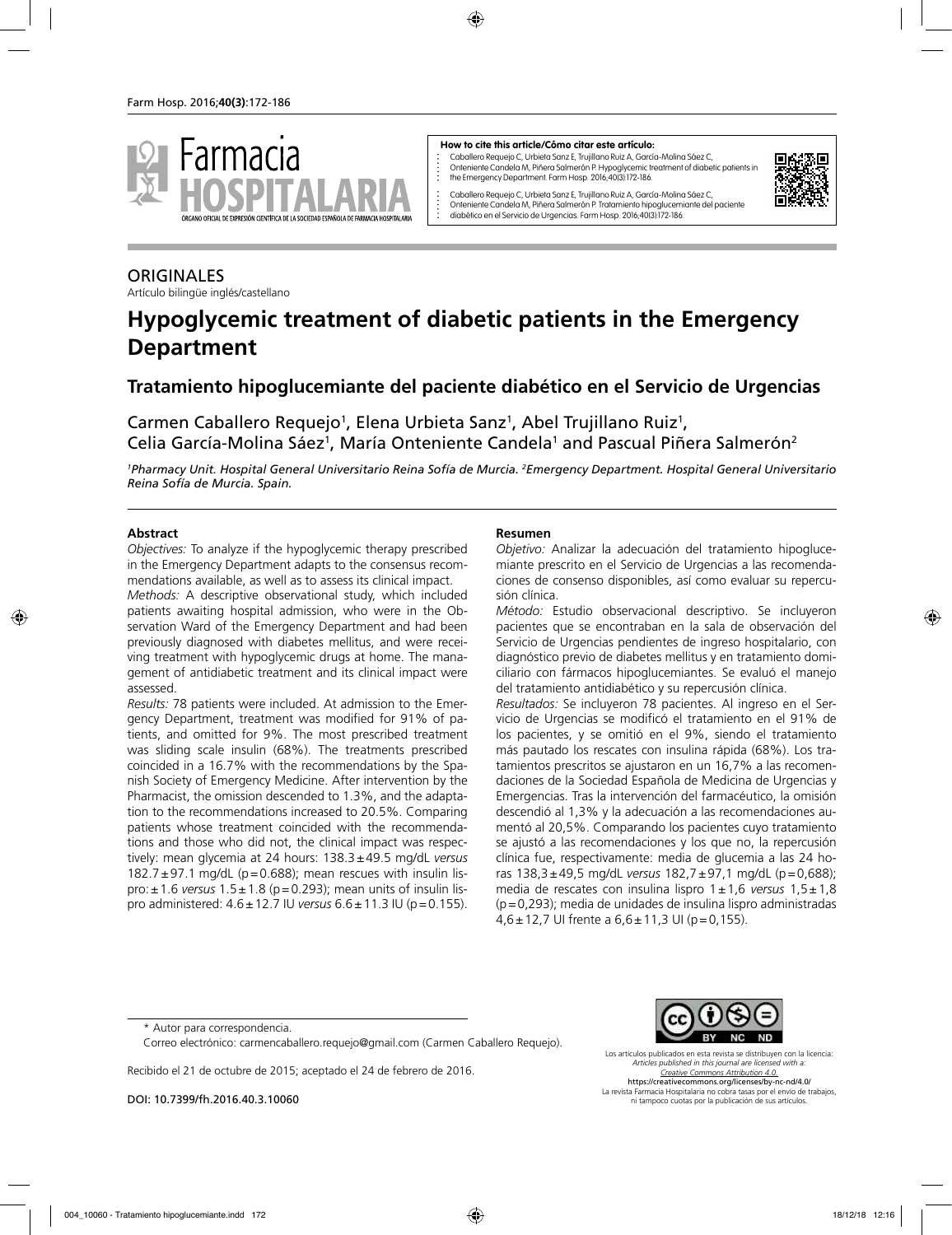*Conclusions:* We found antidiabetic prescriptions to have a low adaptation to consensus recommendations. These results are in line with other studies, showing an abuse of sliding scale regimen as single hypoglycemic treatment.

**KEY WORDS**

Diabetes mellitus; Emergency Department; Therapeutic reconciliation; Hypoglycemic agents; Insulin

Farm Hosp. 2016;**40(3)**:172-186

#### **Contribution to scientific literature**

Diabetic patients represent 30-40% of all patients managed at the Emergency Departments. This study sheds light on the way in which these patients are managed in said hospital units, in terms of their hypoglycaemic treatment. Besides, as hypoglycaemic drugs are considered High Risk Medications, the role of the Pharmacist will become particularly important regarding the adequate preparation of the home medication history (HMH), because the hypoglycaemic treatment indicated during admission will be determined by the previous treatment received by the patient.

#### **Introduction**

Diabetes is a chronic and complex condition, which requires continuous medical follow-up with strategies for reduction of multifactorial risks beyond glycaemic control1 . Diabetic patients represent 30-40% of all patients managed at Hospital Emergency Departments (ERs), and 25% of hospitalized patients<sup>2</sup>. In the majority of cases, the cause for admission is not diabetes but another intercurrent disease, and frequently, diabetes will be decompensated when hyperglycaemic management is relegated by prioritizing treatment of the condition which has led to the admission $1,3$ .

It is also known that the hospital stay of patients with diabetes will be 1-3 days longer than that for non-diabetics; and it is more likely that those who present hyperglycaemia at admission will require admission to the Intensive Care Unit<sup>2</sup>. Different factors favour the development of hyperglycaemia in hospitalized patients, such as stress or diabetes decompensation, the interruption of hypoglycaemic drugs, or the administration of hyperglycaemic agents (glucocorticoids, enteral or parenteral nutrition)<sup>1</sup>. Currently, literature supports the fact that specific glucose control in the hospital setting will improve clinical outcomes, and there is enough evidence to associate hyperglycaemia in hospitalized patients with worse outcomes<sup>4</sup>.

However, there is a certain controversy regarding the management of diabetic patients during hospitalization<sup>5-12</sup>, and lax glycaemia values, of around 140-180 mg/dl, have been currently determined for hospitalized

*Conclusiones:* Encontramos una baja adecuación de las prescripciones de antidiabéticos a las recomendaciones de consenso. Estos resultados van en línea con otros estudios, objetivándose un abuso de las pautas de rescate con insulina rápida como único tratamiento hipoglucemiante.

#### **PALABRAS CLAVE**

Diabetes mellitus; Servicio de Urgencias; Conciliación terapéutica; Agentes hipoglucemiantes; Insulina

Farm Hosp. 2016;**40(3)**:172-186

patients1 . ERs are essential to guarantee the adequate management of diabetic patients during their hospital stay. Hyperglycaemias are frequent, but systematic care in the Observation Ward of ERs leads to a better glycaemic control in those patients who will be hospitalized afterwards<sup>13</sup>. On the other hand, there are some factors which have a negative impact on this adequate control: certain tolerability of hyperglycaemia as a safety measure against hypoglycaemia, lack of knowledge or omission of the previous treatment of the patient, and the excessive use of "*sliding scales"* or regimens with fast-insulin alone.

Protocols of consensus for treatment of hyperglycaemia have not yet been sufficiently implemented in ERs<sup>13</sup>. Treatment planning in said hospital unit is the key point, because it is very likely that this treatment will be continued during hospital stay, and glycaemia, type of diabetes, and previous treatment must be taken into account in order to initiate it<sup>14-18</sup>. Clinical inertia can often lead to non-modification of treatment, and this will happen frequently in those patients who are prescribed fast-acting insulin without basal insulin<sup>19,20</sup>.

A recent study<sup>21</sup> has reached the conclusion that there is a major gap between clinical guidelines and the management of glycaemic control in hospitalized patients with diabetes. Overall, there seems to be an abuse of sliding scale insulin, while HbA1c levels are not determined, and less than three glycaemic measurements are conducted per day.

In view of all the previously stated, we decided to evaluate the way in which diabetic patients were being managed at our ER, through which 70% of admissions to our hospital take place. Particularly, our objective was to analyze the adaptation of the hypoglycaemic treatment prescribed at ER with the consensus recommendations currently available, and to assess the clinical impact of a potentially inadequate management of antidiabetic drugs.

#### **Methods**

An observational descriptive study for the assessment of patient care practice, conducted at the ER of a hospital of reference, covering a population of 195,000 inhabitants. The timeframe for the study was six months (from December, 2013 to May, 2014). The population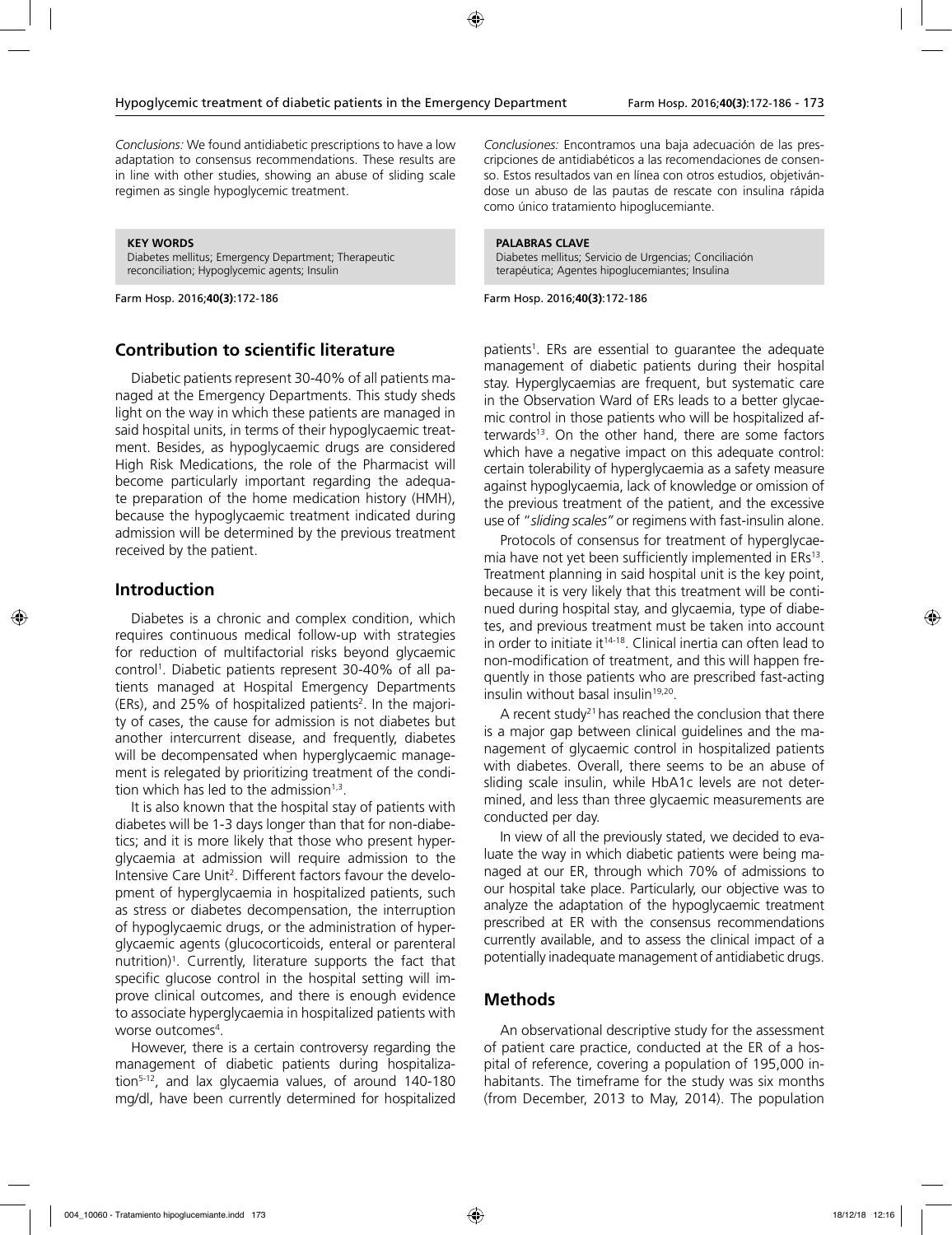studied was formed by >18-year-old patients waiting for admission at the ER Observation Ward, during the Pharmacist's working hours (Monday to Friday, 8 a.m. to 2 p.m.). The medication for those patients selected for the study had been previously reconciled by the ER Pharmacist, and therefore they met the inclusion criteria determined by the Therapeutic Reconciliation Procedure currently applied in the centre<sup>22</sup>. Said procedure considers those factors associated with a higher risk of error (>65-year-of age, polymedication, multiple conditions), and higher severity in case of error (high risk medications, renal impairment, etc.). The study included all those patients with reconciled medication who had been previously diagnosed with Diabetes Mellitus, and were on home treatment with hypoglycaemic drugs.

For all patients included, and within the Reconciliation Procedure, a home medication history (HMH) was prepared through clinical interview, consulting the Primary Care electronic records (Agora Plus®), and reviewing the medication when provided by patients. All those patients who could not be interviewed personally, or through their caregiver or relative, were excluded from the study. Besides, demographic data were collected, as well as pathologic background, reason for admission, and lab test results based on the electronic clinical records. The Emergency Process Data were also obtained, based

on the MBDS (Minimum Basic Data Set) provided by the Documentation Unit.

A first descriptive analysis was conducted of the clinical and pharmacotherapeutical profile of patients, and more in detail regarding the antidiabetic home treatments taken by patients; the frequency of the different therapeutic sub-groups was analyzed according to the Anatomical Therapeutic Classification (ATC) by the WHO, and the combinations of antidiabetic drugs used. In order to describe patient management and their treatment at hospital admission, the therapeutic decision implied in each ER prescription was classified into: omission, continuation, or modification of home treatment.

In order to measure the adaptation of the treatment prescribed, the "Protocol for Management of Patients with Diabetes Mellitus at the Emergency Unit" by the Spanish Society of Emergency Medicine (SEMES)<sup>23</sup> was selected as reference for this study, after a review of the consensus documents available in the bibliography about management of diabetic patients at hospital admission<sup>1,2,3,23</sup>. Thus, the prescription made at ER was compared with what was indicated in said protocol, based on the clinical and pharmacological factors therein stated (Figure 1), and the consideration of adaptation or non-adaptation of treatment was determined; this was the primary variable of this study. The same comparison was conducted with



**Figure 1.** *Diagram of the "Protocol for Management of Patients with Diabetes Mellitus at the Emergency Unit" by the SEMES.*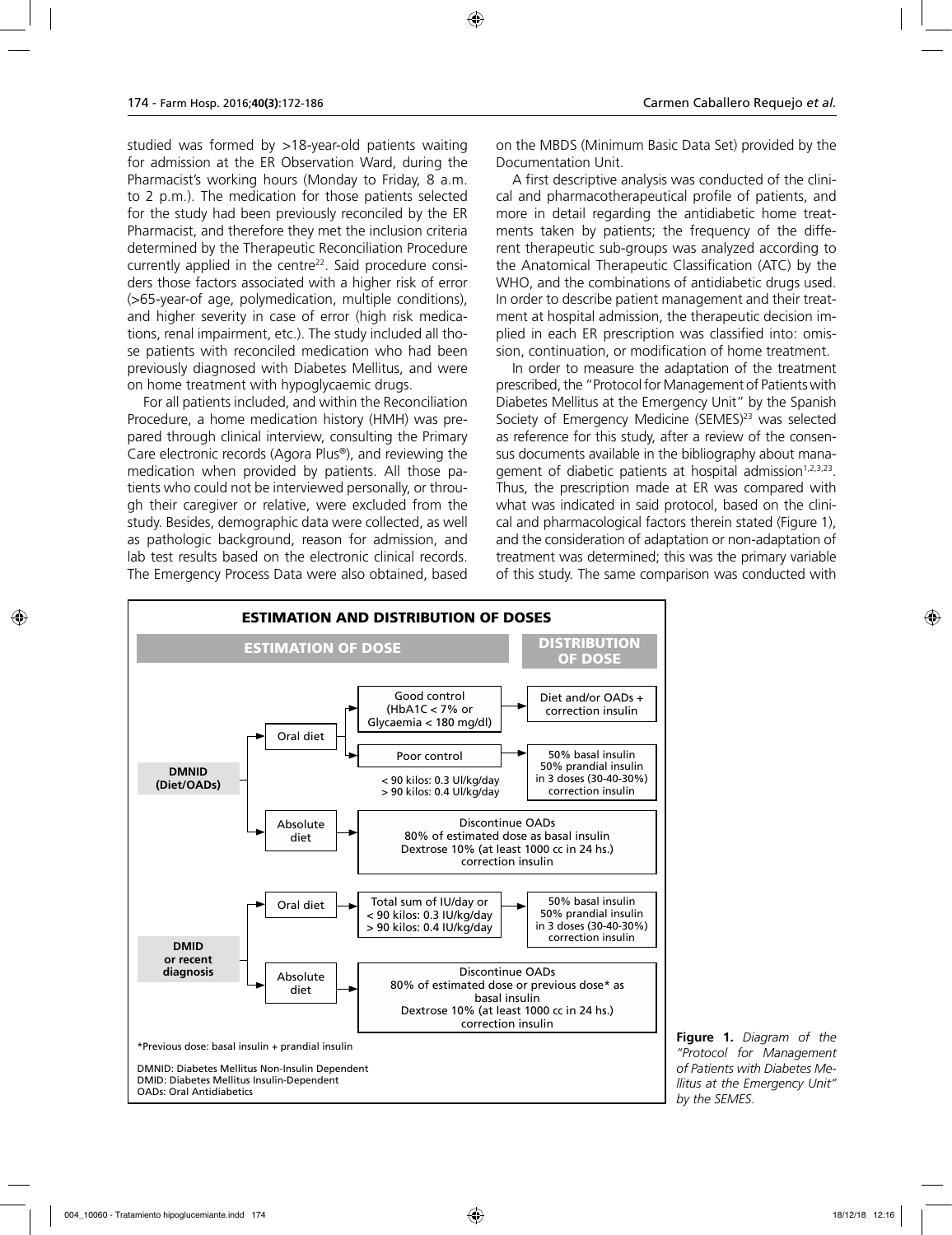the prescription obtained after the Pharmacist intervention during the Reconciliation Procedure, and the time until error resolution was also recorded.

Clinical impact was measured by determining if there was any association between the adaptation to protocol recommendations and those clinical indicators considered more relevant: glycaemia at 24 hours after admission, number of rescues and/or number of insulin units which needed to be administered. The Mann-Whitney U Test was used for this.

For descriptive analysis, frequencies and percentages were estimated in qualitative variables; and mean levels, standard or typical deviations, maximum and minimum values were estimated in quantitative measurements. A statistical significance of 0.05 was used for all analysis, and it was conducted with the SPSS statistical program, version 18.0.

**Table 1.** *Description of the Study Population (N=78 patients)*

#### **Results**

The population of the study was finally formed by 78 patients in total (out of the 132 with reconciled medication), who had been previously diagnosed with diabetes mellitus (97.4% Type 2 diabetes). The mean age was  $73.6 \pm 9.4$ , with 55.1% patients over 75-year-of age. Out of these patients, 53.8% were women, and 57.7% presented a Charlson Comorbidity Index (CCI) equal or superior to 3, classified as high comorbidity. The most frequent comorbidity was chronic renal impairment (69.2%), followed by heart failure (39.7%) and chronic pulmonary disease (33.3%). The most frequent diagnoses at admission were associated with the cardiovascular (41%) and the respiratory system (32%). Table 1 shows the main characteristics of the population studied, as well of the Emergency process for these patients.

|                                          |                                     | N(% )        | Mean (SD)  |
|------------------------------------------|-------------------------------------|--------------|------------|
| Demographic Characteristics              |                                     |              |            |
| Female                                   |                                     | 42 (53.8%)   |            |
| Mean age                                 |                                     |              | 73.6 (9.4) |
|                                          | $\leq$ 75-year-old                  | 35 (44.9%)   |            |
| Age range                                | > 75-year-old                       | 43 (55.1%)   |            |
| <b>Clinical Characteristics</b>          |                                     |              |            |
|                                          | Lack of comorbidity: 0-1            | 12 (15.4%)   |            |
| Degree of Comorbidity*                   | Low comorbidity: 2                  | 21 (29.9%)   |            |
|                                          | High comorbidity: $\geq$ 3          | 45 (57.7%)   |            |
| Mean CCI**                               |                                     |              | 2.7(1.48)  |
| Polymedicated                            |                                     | 76 (97.4%)   |            |
| Number of medications / patient          |                                     |              | 12.9(4.1)  |
| Characteristics of the Emergency Process |                                     |              |            |
|                                          | Primary Care                        | 9(11.5%)     |            |
| Patient Origin                           | Emergency Services (061 and others) | 33 (42.3%)   |            |
|                                          | Own decision                        | 36 (46.2%)   |            |
|                                          | Specialists                         | 60 (76.9%)   |            |
| Physician Category                       | Residents                           | 14 (17.9%)   |            |
|                                          | Unknown                             | $4(5.2\%)$   |            |
|                                          |                                     | 8 (10.3%)    |            |
|                                          | 2                                   | $11(14.1\%)$ |            |
| Triage Level***                          | 3                                   | 56 (71.8%)   |            |
|                                          | Unclassified                        | 3(3.8%)      |            |
|                                          | Morning                             | 28 (35.9%)   |            |
| Time range for patient care****          | Afternoon                           | 31(39.7%)    |            |
|                                          | Night                               | 19 (24.4%)   |            |

\*Comorbidities in the population studied according to the classification used for calculating the Charlson Index adapted according to Romano's modification, using the CIE-9-MC codes.

\*\*CCI: Charlson Comorbidity Index

\*\*\*Manchester System (MST): 1: Immediate Care (Red); 2: Very Urgent (Orange), 3: Urgent (Yellow); 4: Normal (Green); 5: Not urgent (Blue) \*\*\*\* Time range: Morning: 8:00 a.m.-3:00 p.m.; Afternoon: 3:00 p.m.-10:00 p.m.; Night: 10:00 p.m. -08:00 a.m.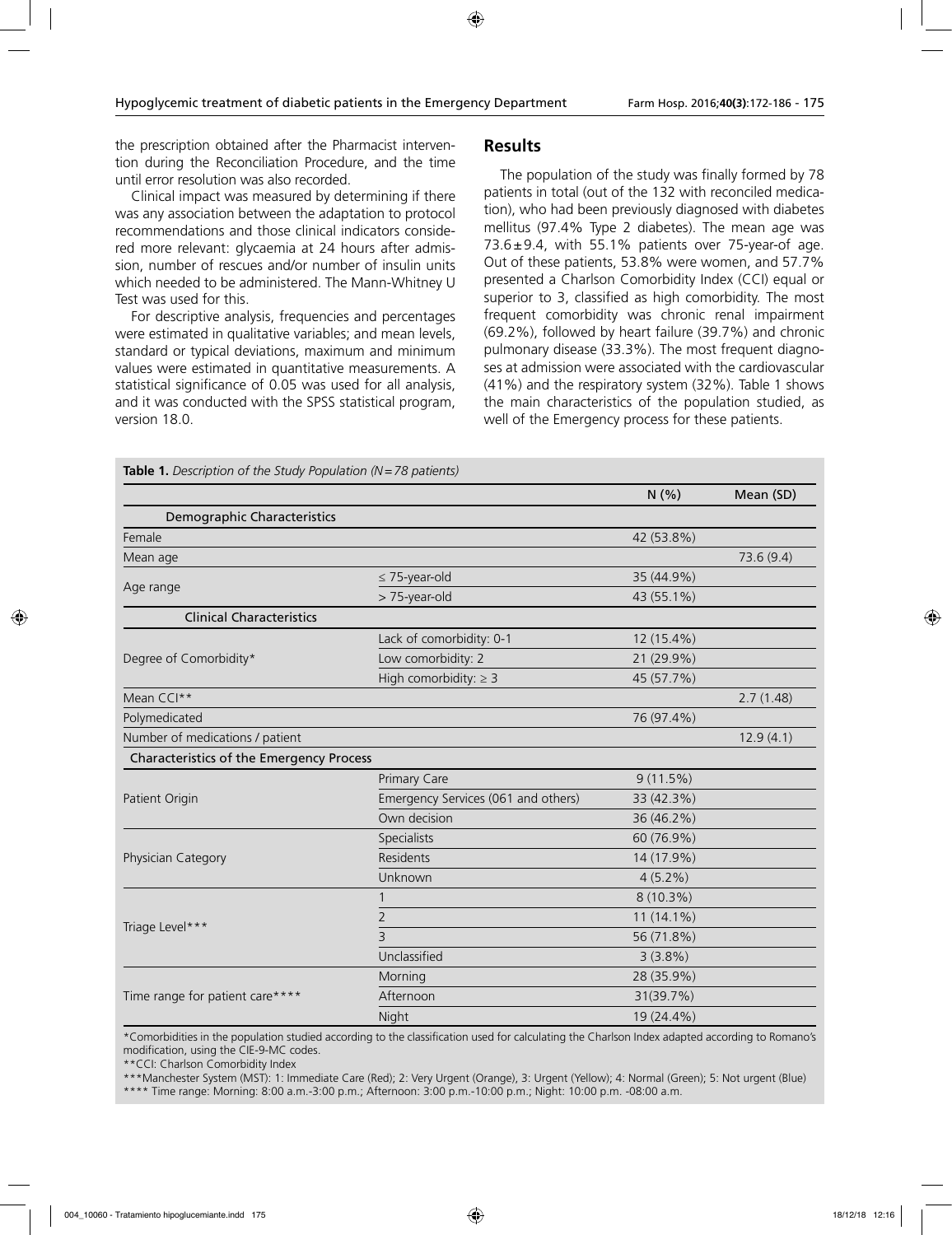In total, 1003 prescriptions were recorded for medications in these patients' home treatment, which corresponded to 217 different molecules, with a mean of  $12.9 \pm 4.1$  medications per patient. Out of these, 149 were antidiabetic drugs (14.9%), and with a mean  $1.9\pm0.8$ . of this type of drugs per patient. The most frequent antihyperglycaemic drug was metformin, present in 56.4% of patients (Table 2). A 64.1% of patients were being treated at home exclusively with oral antidiabetics (OADs), 14.1% with insulin, and 21.8% with a combination of OADs and insulin, as appears in table 3.

The degree of adaptation to the protocol by the SE-MES of the treatments prescribed by Emergency Specialists was 16.7%. Home treatment was not continued in any case at admission to the ER Observation Ward. We found 7 patients whose hypoglycaemic treatment had been omitted (9%), 6 omissions in patients on home treatment with OADs, and 1 omission in a patient on insulin; the cause for said omissions was an incomplete (HMH). The rest of patients (91%) had their treatment modified. Treatments prescribed at ER are shown in figure 2, and the majority consist in sliding scale insulin (68%). All patients on home OADs (except for omissions) were treated with sliding scale insulin; on the other hand, for 60% of the 10 patients on insulin who received treatment, basal insulin was prescribed alongside the rescue regimen, and the remaining 40% only received sliding scale insulin. Finally, we found that out of those patients who were treated at home with a combination of OADs and insulin, 70.6% had been prescribed basal insulin on top of the rescue regimen, while 29.4% had been prescribed a sliding scale insulin exclusively.

**Table 2.** *Presence of the different types of OADs in the home treatment of patients included in the study. ATC Classification Level 4 (Pharmacological or Chemical Therapeutic Subgroup)*

| <b>ATC Classification Level 4</b>                                              | <b>Medication N</b><br>(%) |
|--------------------------------------------------------------------------------|----------------------------|
| (A10BA) Biguanides (Metformin)                                                 | 44 (29.6%)                 |
| (A10BH) DPP- 4 Inhibitors                                                      | 25 (16.8%)                 |
| (A10BB) Sulfonylurea derivatives                                               | 13(8.7%)                   |
| (A10BG) Thiazolidinediones                                                     | 2(1.3%)                    |
| (A10BX) Other hypoglycaemic drugs<br>excluding insulins                        | 25 (16.8%)                 |
| <b>Total Oral Antidiabetics</b>                                                | 109 (73.2%)                |
| (A10AD) Combinations of insulins and<br>intermediate and fast-acting analogues | $1(0.7\%)$                 |
| (A10AB) Insulins and fast-acting<br>analogues for injection                    | 13(8.7%)                   |
| (A10AE) Insulins and long-acting<br>analogues                                  | 26 (17.4%)                 |
| <b>Total Insulins</b>                                                          | 40 (26.8%)                 |
| Total antidiabetics                                                            | 149 (100%)                 |

The ER pharmacist had an intervention in those 7 patients who had their hypoglycaemic treatment omitted. There was an 85.7% acceptance of this intervention (6 patients). On the other hand, the Pharmacist recommended dose adjustment for NPH insulin in two patients, and this was accepted. The mean time for error resolution was  $21.1 \pm 12.8$  hours. The percentage of patients with antidiabetic treatment omissions went from 9% to 1.3% after the Pharmacist intervention, though adaptation to protocol only improved in 3 patients: from the 16.7% of adaptation in prescriptions by ER specialists to 20.5% after the intervention of the ER pharmacist. Figure 3 shows the level of adaptation to the protocol by the SEMES based on home treatment, before and after the Pharmacist intervention.

Differences were found in the indicators for clinical relevance, but these were not significant in any case. Thus, the outcomes in patients whose treatment adapted to the protocol by the SEMES and in those where it did not, were respectively: glycaemia at 24 hours of admission:  $138.3 \pm 49.5$  mg/dL vs.  $182.7 \pm 97.1$  mg/dL ( $p=0.688$ ); mean of rescues with insulin lispro:  $1\pm1.6$ versus  $1.5 \pm 1.8$  (p=0.293); number of units of insulin lispro administered:  $4.6 \pm 12.7$  IU vs.  $6.65 \pm 11.3$  IU  $(p=0.155)$ . It was not possible to confirm glycaemia at 24 hours for 8 patients.

#### **Discussion**

The majority of patients included in our study were on home treatment with OADs (85.9%), which means that they needed a treatment modification at admission, given the overall contraindication for the use of these



**Figure 2.** *Management of Antidiabetic Therapy at the Emergency Unit (ER).*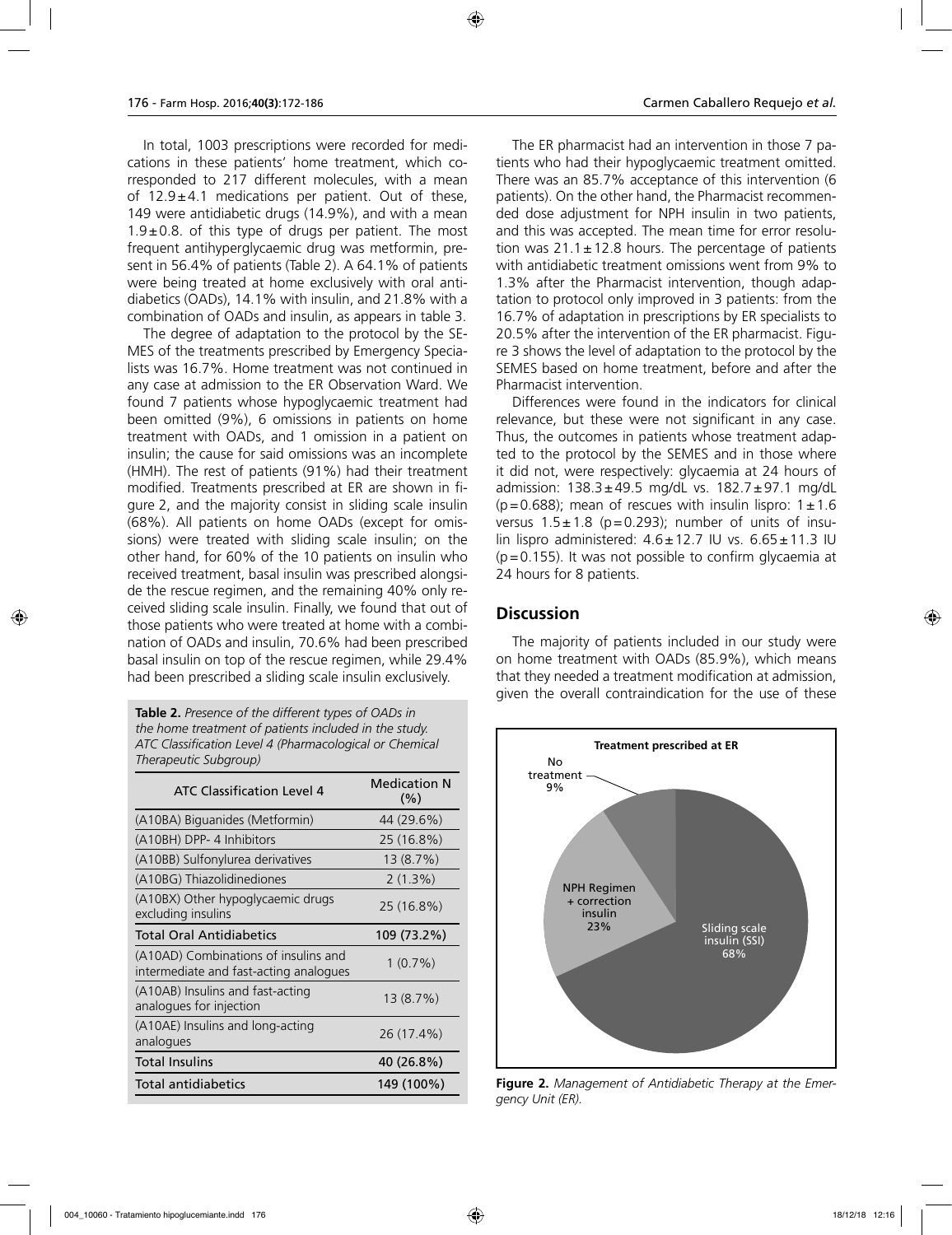|                            | <b>Treatment Regimens</b>                                | Patient N (%)  |
|----------------------------|----------------------------------------------------------|----------------|
|                            | 1 OAD                                                    | 26 (33.3%)     |
|                            | <b>Biguanides</b>                                        | 11             |
|                            | Glinides                                                 | 7              |
|                            | DDP-4 Inhibitors                                         | 5              |
|                            | Sulfonylureas                                            | 3              |
|                            | 2 OADs                                                   | 16 (20.5%)     |
|                            | Glinide + Biguanides                                     | 3              |
|                            | DDP-4 Inhibitors + Biguanides                            | 6              |
| <b>PATIENTS ON OADS</b>    | DDP-4 Inhibitors + Sulfonylureas                         |                |
|                            | Biguanides + Sulfonylureas                               | 5              |
|                            | Thiazolidinediones + Glinides                            |                |
|                            | 3 OADs                                                   | $8(10.3\%)$    |
|                            | DDP-4 Inhibitors + Biguanides + Sulfonylureas            | 3              |
|                            | DDP-4 Inhibitors + Biguanides + Glinides                 | $\overline{4}$ |
|                            | DDP-4 Inhibitors + Thiazolidinediones +<br>Sulfonylureas | $\mathbf{1}$   |
|                            | <b>Total</b>                                             | 50 (64.1%)     |
|                            | Insulin                                                  | 3(3.8%)        |
|                            | Long-acting insulin                                      | 2              |
| <b>PATIENTS ON INSULIN</b> | Fast-acting insulin                                      |                |
|                            | <b>Combination of insulins</b>                           | $8(10.3\%)$    |
|                            | <b>Total</b>                                             | 11 (14.1%)     |
| PATIENTS ON OADs + INSULIN | <b>Combination of OADs + Insulin</b>                     | 17 (21.8%)     |
|                            | <b>Total patients</b>                                    | 78 (100%)      |

DDP-4: Dipeptidyl peptidase-4

drugs in hospitalized patient<sup>24,25</sup>. A great adherence to the recommendation to interrupt OADs was detected; however, the level of overall adaptation to the consensus recommendations for prescriptions made at ER was very low (16.7% of treatments), with a slight improvement after the intervention of the Pharmacist for medication reconciliation (20.5%). A high proportion of prescriptions for only sliding scale insulin regimen was mostly detected (68% of prescribed treatments). The Pharmacist prevented omissions, but he/she did not conduct an adequate treatment adjustment in the majority of cases. The highest level of adaptation was for patients who were on home treatment with OADs and insulin (23.5%), and the lowest level was for those on insulin treatment only (9%). This lack of adaptation translated into a trend to an increase in glycaemia at 24 hours after admission, as well as of the number and units of rescue insulin, though the outcomes of our study were not significant. In terms of the high mean time to resolution of the error, this is because Pharmacists only work during morning hours, while the ER admits patients 24 hours round the clock; therefore, a patient might stay for practically 24 hours without any Pharmacist intervention.

Over half of patients were over 75-year-old, with a remarkable degree of comorbidity (57.7% of patients had a CCI>3) and with a high number of drugs taken at home per patient (12.9 $\pm$ 4.1). This is essentially due to the own inclusion criteria in the Reconciliation Procedure (patients >65-year-old, polymedicated, with multiple conditions), which intended to direct this observation towards a population group at higher risk of error in therapeutic reconciliation<sup>26</sup>. An adequate reconciliation is essential at the time of prescribing an antidiabetic treatment at admission, because the previous treatment of patients must be taken into account, as well as whether they are on insulin or not, the type and number of insulin units administered every day, or if treated with OADs. Insulin is one of the drugs most associated to medication errors in hospitalized patients $2^7$ .

Comparing our study with the one conducted by Bernard *et al.* in an ER<sup>13</sup>, we find they had lower mean ages (55-year-old), and a higher proportion of patients on insulin treatment at home that in our study (56-62% versus 35.9%). This corresponds with the difference in age and, therefore, with a higher prevalence in our patients of Type 2 diabetes, the treatment of choice being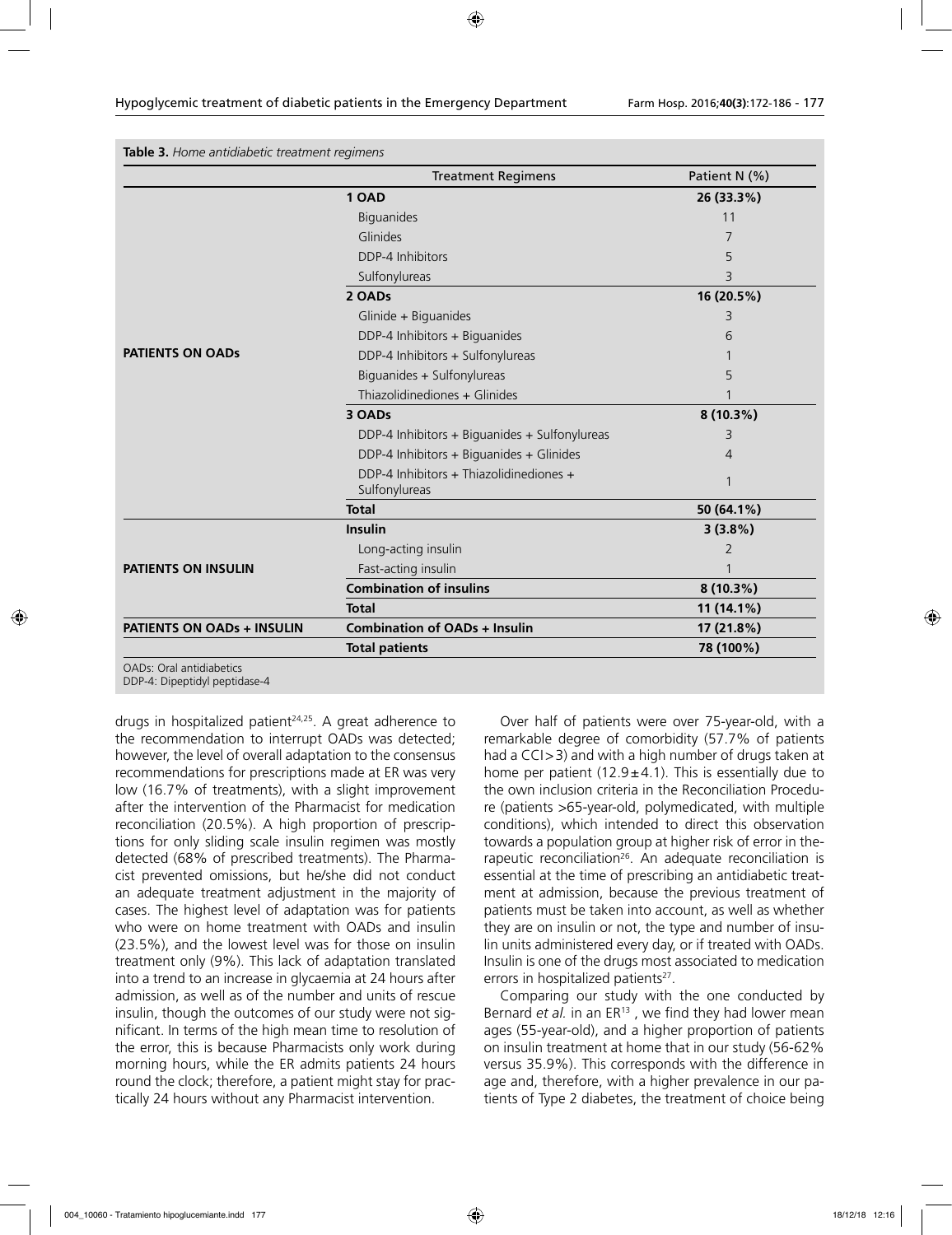

**Figure 3.** *Adaptation of the antidiabetic treatment prescribed at the Emergency Unit with the Protocol of the SE-MES based on home treatment.*

OADs before insulin. There are also differences with the same study regarding the management of antidiabetic treatment at admission. Thus, they observed that only 54% of patients in the control arm were treated with insulin, while 91% of patients in our study were on insulin. We can also observe that 9% of patients continued on OADs, while in our study these were discontinued for 100% of patients; this was, as pointed out before, the recommendation by the protocol of the SEMES that was totally adhered to. In contrast, one of the most important deviations regarding adaptation to recommendations was the high proportion of prescriptions of sliding scale regimen (68%), while this will be only indicated when the patient is taking OADs as chronic treatment, presents clinically stable at admission (glycaemia <180 mg/dl or HbA1c<7%), and has been prescribed an oral diet. These results go in line with the studies conducted in hospitalized diabetic patients, and it has been observed that there is an abuse of sliding scale insulin regimen as single hypoglycaemic treatment<sup>2,21,28,29</sup>.

Regarding the assessment of the clinical impact based on adaptation to protocol, we found limitations in our study due to the potential loss of data: the retrospective design entails the possibility that not all records for rescue insulin administered were complete, and that it was not possible to confirm the glycaemic level at 24 hours, though an estimation was conducted with those data available. The findings were, firstly, that those patients who had not been prescribed treatment adapted to protocol showed a tendency to having a higher number of rescues with insulin lispro, with more units administered, and higher glycaemic values at 24 hours after admission in the ER than the group whose treatment coincided with the protocol, though there were no statistically significant differences, probably due to the limited sample

size. However, studies similar to ours have demonstrated that those patients who receive an intensive treatment following protocol will present lower glycaemic values than the control arm<sup>13,30</sup>.

The main limitation of this study is its observational nature, framed within a Reconciliation Process for patients at risk. The lack of randomization for patients to be included, as well as an estimation of the sample size required before conducting the study, reduces its external validity, and limits the application of study outcomes. However, we consider that the selection of ER is adequate for conducting the study, because it is the main gate of access for patients to hospital; and, in terms of drug therapy, it is characteristic of these units to be recipients and generators of medication iatrogenesis. Besides, the great prevalence of diabetic patients within those selected for therapeutic reconciliation (59% of these patients were diabetic) justifies the in-depth study of this group of patients, particularly taking into account that all antidiabetic drugs are considered High Risk Medications. The role of the Pharmacist will acquire special relevance in terms of the correct preparation of HMH, because the hypoglycaemic treatment indicated during admission will be determined by the previous treatment of the patient, which is essential to learn about accurately.

Finally, the evidence of lack of adherence to recommendations, both by ER Specialists and by the ER Pharmacist in our hospital, has encouraged us to set up a program for training and discussion among the different professionals involved in the management of this type of drugs at hospital admission. In our opinion, it would also be necessary to conduct studies targeted to validate the benefits of adherence to the new consensus protocols for patients admitted to our hospitals, that will allow to draw and generalize conclusions.

The authors declare there is no conflict of interests.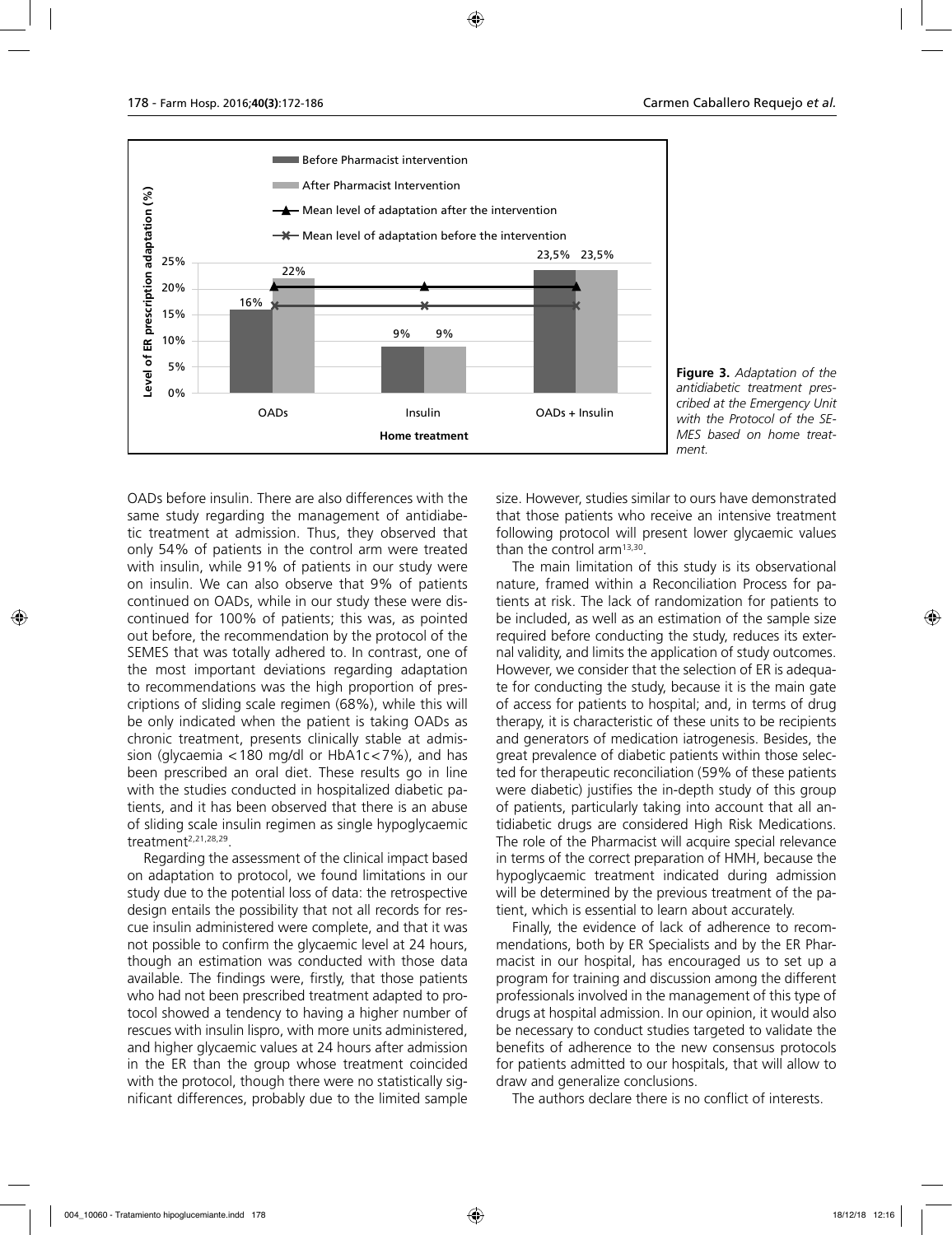### **Bibliography**

- 1. American Diabetes Association. Standards of Medical Care in Diabetes 2015. Diabetes Care. 2015; 38(Suppl1).
- 2. Pérez Pérez A, Conthe Gutiérrez P, Aguilar Diosdado M, Bertomeu Martínez V,GaldosAnuncibay P, García de Casasola G, et al. Tratamiento de la hiperglucemia en el hospital. MedClin (Barc). 2009;132(12):465-75.
- 3. Carreño Hernández MC, Sabán Ruiz J, Fernández Ballesteros A, Bustamante Fermose A, García Polo I, Guillén Camargo V. et al. Manejo del paciente diabético hospitalizado. AnMed Interna. 2005;22(7):339-48.
- 4. Clement S, Braithwaite SS, Magee MF, Ahmann A, Smith EP, Schafer RG, et al. American Diabetes Association Diabetes in Hospitals Writing Committee: Management of diabetes and hyperglycemia in hospitals (Review). Diabetes Care. 2004;27(2):553–91, [errata in Diabetes Care 2004;27(3):856, and Diabetes Care. 2004;27(5):1255]
- 5. Van den Berghe G, Wouters P, Weekers F,VerwaestC, Bruyninckx F, Schetz M, et al. Intensive insulin therapy in critically ill patients. N Engl J Med. 2001;345(19):1359-67.
- 6. Malmberg K, Norhammar A, Wedel H, Rydén L. Glycometabolic state at admission: important risk marker of mortality in conventionally treated patients with diabetes mellitus and acute myocardial infarction: long-term results from the Diabetes and Insulin-Glucose Infusion in Acute Myocardial Infarction(DIGAMI) study. Circulation. 1999;99(20):2626–32.
- 7. Finfer S, Liu B, Chittock DR, Norton R, Myburgh JA, McArthur C, et al.NICE-SUGAR Study Investigators.Hypoglycemia and risk of death in critically ill patients. N Engl J Med.2012;367(12):1108–18.
- 8. Finfer S, Chittock DR, Su SY, Blair D, Foster D, Dhingra V, et al. NI-CE-SUGAR Study Investigators. Intensive versus conventional glucose control in critically ill patients. N Engl JMed. 2009;360(13):1283–97.
- 9. Krinsley JS, Grover A. Severe hypoglycemia in critically ill patients: risk factorsand outcomes. Crit Care Med. 2007;35(10):2262–67.
- 10. Griesdale DE, de Souza RJ, van Dam RM, Heyland DK, Cook DJ, Malhotra A, et al. Intensive insulin therapy and mortality among critically ill patients: a meta-analysis including NICE-SUGAR study data. CMAJ. 2009;180(8):821–7
- 11. Krinsley JS. Effect of an intensive glucose management protocol on the mortality of critically ill adult patients. Mayo Clinic Proc. 2004;79(8):992-1000.
- 12. Umpierrez GE, Hellman R, Korytkowski MT,Kosiborod M, Maynard GA, Montori VM, et al. Management of hyperglycemia in hospitalized patients in non-critical care setting: an endocrine society clinical practice guideline. J ClinEndocrinolMetab. 2012;97(1):16–38.
- 13. Bernard JB, Munoz C, Harper J, Muriello M, Rico E, Baldwin D. Treatment ofinpatient hyperglycemia beginning in the emergency department: a randomizedtrial using insulins aspart and detemir compared with usual care. J Hosp Med.2011;6(5):279–84.
- 14. Umpierrez GE, Palacio A, Smiley D. Sliding scale insulin use: myth or insanity?Am J Med. 2007;120(7):563–7.
- 15. Braithwaite SS, Clement S. Algorithms for intravenous insulin delivery. CurrDiabetes Rev. 2008;4(3):258–68.
- 16. Furnary AP, Braithwaite SS. Effects of outcome on in-hospital transition fromintravenous insulin infusion to subcutaneous therapy. Am J Cardiol. 2006;98(4):557–64.
- 17. Braithwaite SS. The transition from insulin infusions to long-term diabetestherapy: the argument for insulin analogs. SeminThorac-Cardiovasc Surg.2006;18(4):366–78.
- 18. Leahy JL. Insulin management of diabetic patients on general medical andsurgical floors. EndocrPract. 2006;12 Suppl 3:86–90.
- 19. Knecht LA, Gauthier SM, Castro JC, Schmidt RE, Whitaker MD, Zimmerman RS, et al. Diabetes care in the hospital: is there clinical inertia? J Hosp Med.2006;1(3):151–60.
- 20. Cook CB, Castro JC, Schmidt RE, Gauthier SM, Whitaker MD, Roust LR, et al.Diabetes care in hospitalized non critically ill patients: more evidence for clinical inertia and negative therapeutic momentum. J Hosp Med.2007;2(4):203–11.
- 21. Ena J, Gómez-Huelgas R, Romero-Sánchez M, Gaviria AZ, Calzada-Valle A, Varela-Aguilar JM, et al. Hyperglycemia management in patients admitted to internal medicine in Spain: A point-prevalence survey examining adequacy of glycemic control and guideline adherence. Eur J InternMed.2015;26(6): 392-8.
- 22. Urbieta Sanz E, Trujillano Ruiz A, García-Molina Sáez C, Galicia Puyol S, Caballero Requejo C y Piñera Salmerón P. Implantación de un procedimiento de conciliación terapéutica alingreso hospitalario por el servicio de urgencias. FarmHosp. 2014;38(5):430- 7.
- 23. Semesdiabetes.es (Internet). "Protocolo para el manejo del paciente con diabetes mellitus en Urgencias", de la Sociedad Española de Medicina de Urgencias y Emergencias (SEMES). http://www. semesdiabetes.es/protocolo\_diabetes\_2.pdf
- 24. ACE/ADA Task Force on Inpatient Diabetes.American College of Endocrinology and American Diabetes Association consensus statement on inpatient diabetes and glycemic control: A call to action. Diabetes Care.2006;29(8):1955-62.
- 25. InzucchiSE.Clinicalpractice. Management of hyperglycemia in the hospital setting. N Engl J Med. 2006; 355(18):1903–11.
- 26. Delgado Sánchez O, Nicolás Picó J, Martínez López I, Serrano Fabiá A, Anoz Jiménez L, Fernández Cortés F. Reconciliation errors at admission and departure in old and polymedicated patients. Prospective, multicenter randomized study. Med Clin (Barc). 2009;133(19):741-4.
- 27. Winterstein AG, Hatton RC, Gonzalez-Rothi R, Johns TE, Segal R: Identifying clinically significant preventable adverse drug events through a hospital's database of adverse drug reaction reports. Am J Health Syst Pharm.2002;59(18):1742-9.
- 28. Hirsch IB. Sliding scale insulin-time to stop sliding.JAMA.2009 Jan 14;301(2):213-4.
- 29. Golightly LK, Jones MA, Hamamura DH, Stolpman NM, McDermott MT.Management of diabetes mellitus in hospitalized patients: efficiency andeffectiveness of sliding-scale insulin therapy. Pharmacotherapy.2006;26(10):1421-32.
- 30. Munoz C, Villanueva G, Fogg L, Johnson T, Hannold K, Agruss J, et al.Impact of a subcutaneous insulin protocol in the emergency department: RushEmergency Department Hyperglycemia Intervention (REDHI). J Emerg Med.2011;40(5):493-8.

#### **Aportación a la literatura científica**

El paciente diabético representa un 30-40% de los pacientes atendidos en los Servicios de Urgencias. Este estudio da luz acerca de cómo se maneja a estos pacientes en dicho servicio en cuanto a su tratamiento hipoglucemiante. Además, siendo los fármacos hipoglucemiantes considera-

dos Medicamentos de Alto Riesgo, el papel del farmacéutico cobra especial importancia en la correcta realización de la historia farmacoterapéutica domiciliaria, puesto que el tratamiento hipoglucemiante indicado durante el ingreso está condicionado por el tratamiento previo del paciente.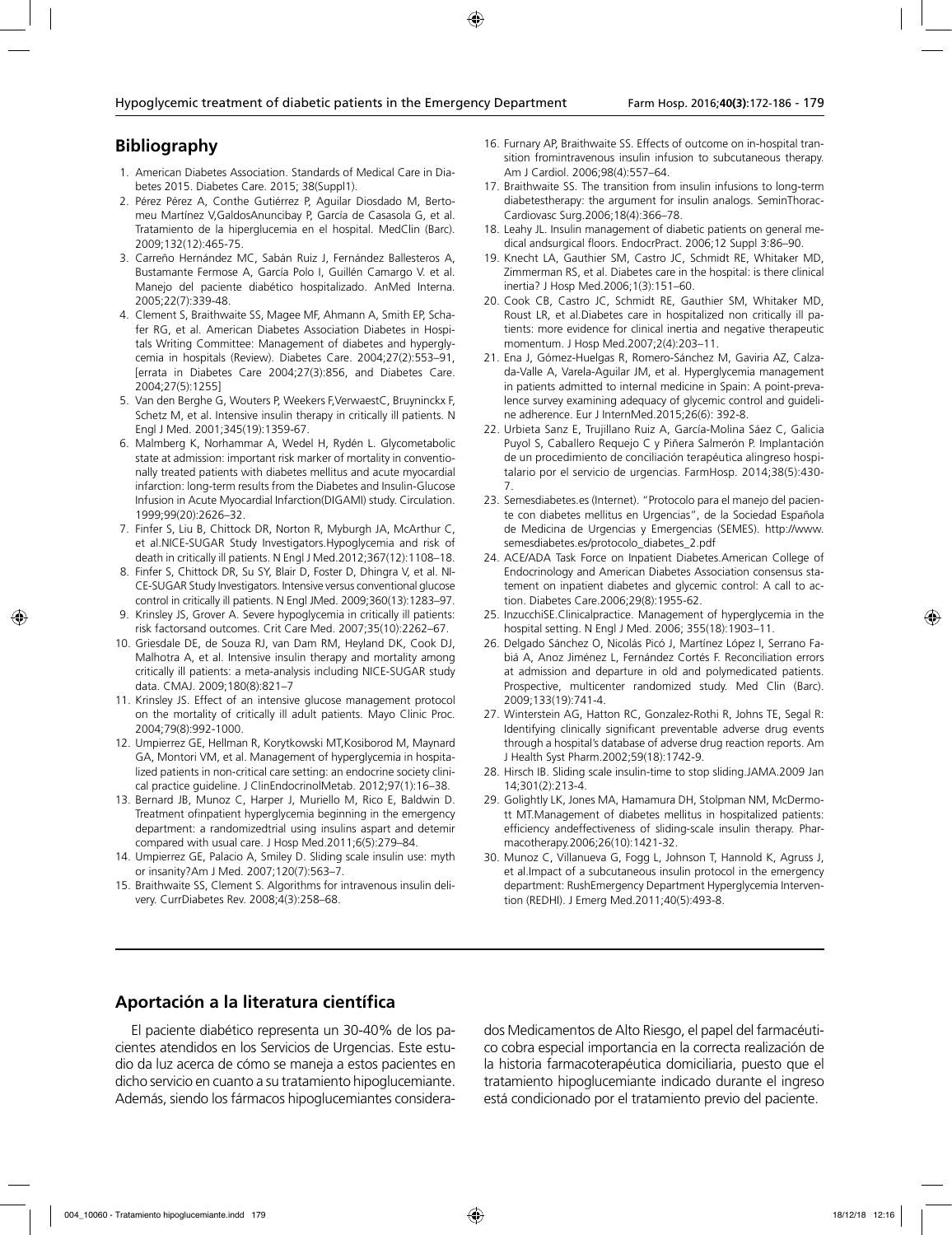#### **Introducción**

La diabetes es una enfermedad crónica y compleja, que requiere seguimiento médico continuo con estrategias de reducción de riesgos multifactoriales más allá del control de la glucemia<sup>1</sup>. El paciente diabético representa un 30-40% de los pacientes atendidos en los Servicios de Urgencias (SU) hospitalarios y un 25% de los hospitalizados<sup>2</sup>. En la mayoría de los casos, la causa del ingreso no es la diabetes sino otra enfermedad intercurrente y, frecuentemente, la diabetes se descompensa al dejar el manejo de la hiperglucemia relegado a un segundo plano frente a la patología que provoca el ingreso<sup>1,3</sup>.

Es sabido, además, que los pacientes con diabetes permanecen ingresados una media de 1-3 días más que los no diabéticos, y aquellos que presentan hiperglucemia al ingreso es más probable que requieran la utilización de la unidad de cuidados intensivos<sup>2</sup>. Diversos factores propician la aparición de hiperglucemia en el paciente hospitalizado, como el estrés o descompensación de la diabetes, la suspensión de fármacos hipoglucemiantes o la administración de agentes hiperglucemiantes (glucocorticoides, nutrición enteral o parenteral)<sup>1</sup>. En la actualidad la literatura respalda que el control específico de la glucosa en el ámbito hospitalario mejora los resultados clínicos, habiendo suficiente evidencia para relacionar la hiperglucemia en pacientes hospitalizados con peores resultados4 .

Sin embargo, existe cierta controversia con respecto al manejo del paciente diabético durante la hospitalización5-12, habiéndose establecido en la actualidad unos valores de glucemia laxos en el paciente hospitalizado, en torno a 140-180 mg/dl<sup>1</sup>. Los SU son cruciales para garantizar el adecuado manejo del paciente diabético durante la estancia hospitalaria. Las hiperglucemias son frecuentes, pero una atención sistemática de las mismas en las salas de observación de los SU lleva a un mejor control glucémico en aquellos pacientes que posteriormente serán ingresados<sup>13</sup>. En contraposición, existen algunos factores que influyen negativamente en este adecuado control: cierta tolerancia a la hiperglucemia como medida de seguridad frente a la hipoglucemia, el desconocimiento o la omisión del tratamiento previo del paciente y la sobreutilización de las *sliding scales* o pautas de insulina rápida sola.

En los SU todavía no están suficientemente implantados protocolos de consenso para el tratamiento de la hiperglucemia13. La planificación del tratamiento en dicho servicio es el punto clave, ya que es muy probable que se mantenga durante la estancia hospitalaria, debiendo tener en cuenta para iniciarlo tanto la glucemia como el tipo de diabetes, y el tratamiento previo<sup>14-18</sup>. Muchas veces, la inercia clínica puede llevar a la no modificación del tratamiento, lo que se produce frecuentemente en los pacientes a los que se les pauta insulina rápida sin insulina basal<sup>19,20</sup>.

Un reciente estudio<sup>21</sup> concluye que existe una brecha importante entre las guías clínicas y el manejo del control glucémico en los pacientes hospitalizados con diabetes. En general, parece que se abusa de las pautas de rescate con insulina rápida, no se determinan los valores de HbA1c y se realizan menos de tres mediciones de glucemia al día.

Ante todo lo anteriormente expuesto, nos planteamos evaluar cómo se estaba manejando al paciente diabético en el SU de nuestro hospital, a través del cual se producen el 70% de los ingresos en el mismo. En particular, nuestro objetivo fue analizar la adecuación del tratamiento hipoglucemiante pautado en el SU a las recomendaciones de consenso disponibles en la actualidad y evaluar la repercusión clínica de un potencial manejo inadecuado de los fármacos antidiabéticos.

#### **Métodos**

Estudio observacional descriptivo de evaluación de la práctica asistencial, realizado en el SU de un hospital de referencia de área que atiende a una población de 195.000 habitantes. El marco temporal del estudio fue de seis meses (de diciembre de 2013 a mayo de 2014). La población de estudio la constituyeron los pacientes mayores de 18 años pendientes de ingreso desde la sala de observación del SU, en horario de cobertura del farmacéutico (de lunes a viernes de 8-14h). Los pacientes seleccionados para el estudio debían haber sido previamente conciliados por el farmacéutico de urgencias con lo que cumplían los criterios de inclusión establecidos en el procedimiento de conciliación terapéutica vigente en el centro<sup>22</sup>. Dicho procedimiento considera factores asociados a mayor riesgo de error (edad mayor de 65 años, polimedicación, pluripatología) y a mayor gravedad en caso de error (medicamentos de alto riesgo, insuficiencia renal, etc). Se incluyeron en el estudio todos aquellos pacientes conciliados que estuvieran diagnosticados previamente de Diabetes Mellitus y en tratamiento domiciliario con fármacos hipoglucemiantes.

Para todos los pacientes incluidos, y dentro del proceso de conciliación, se elaboró la historia farmacoterapéutica domiciliaria (HFT) mediante entrevista clínica, consulta de los registros electrónicos de atención primaria (Agora Plus®) y la revisión de la medicación cuando el paciente la aportaba. Fueron excluidos los pacientes a los que no fue posible realizar la entrevista, y tampoco a su acompañante o familiar. Además, se recogieron los datos demográficos, antecedentes patológicos, motivo de ingreso y resultados analíticos a partir de las historias clínicas electrónicas. Se obtuvieron también los datos del proceso de urgencias a partir CMBD facilitado por el servicio de documentación.

Se realizó un primer análisis descriptivo del perfil clínico y farmacoterapéutico de los pacientes y más detalladamente de los tratamientos domiciliarios antidiabéticos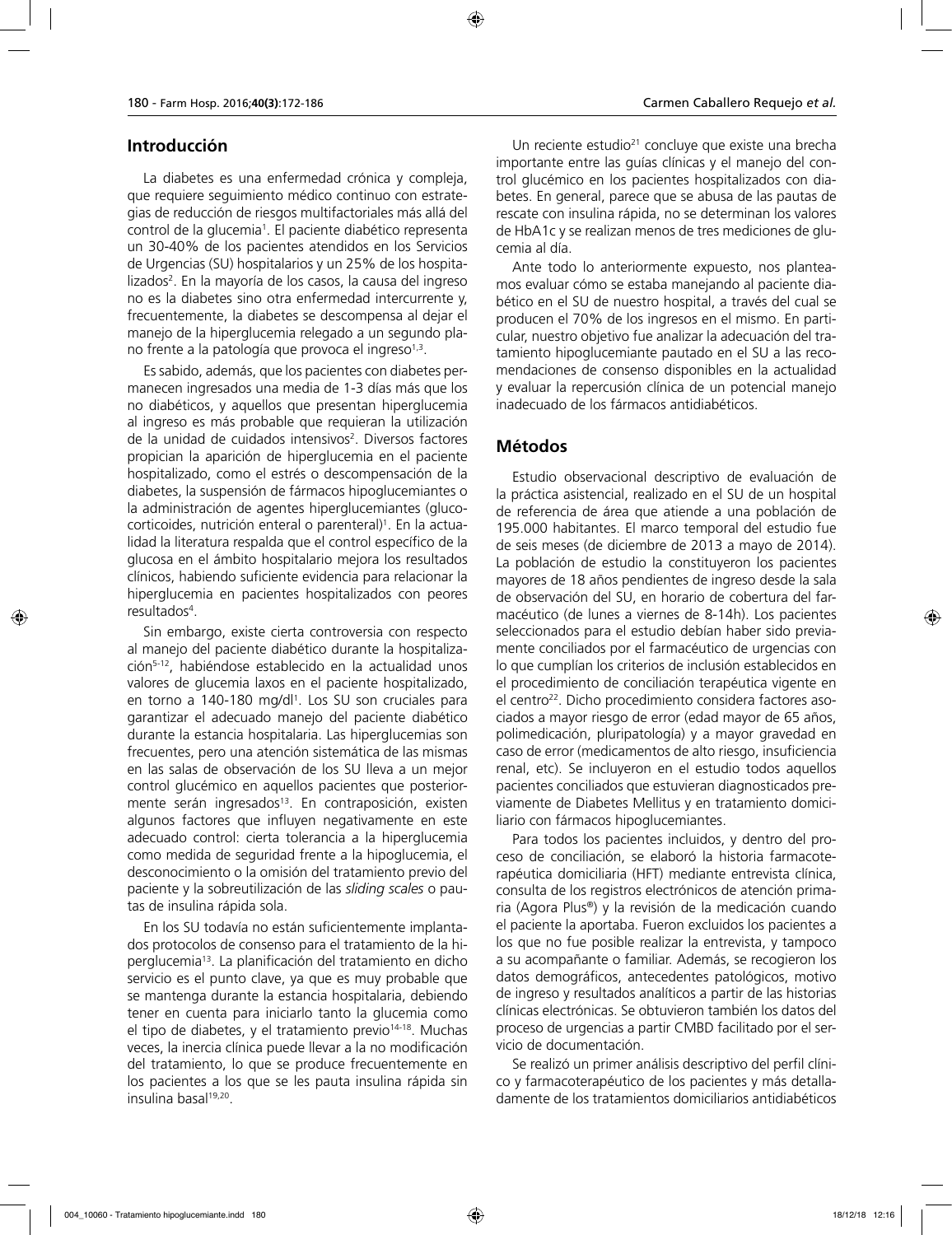que llevaban los pacientes, analizando la frecuencia de los distintos subgrupos terapéuticos según la clasificación anatomo-terapéutica de la OMS (ATC), y las combinaciones de fármacos antidiabéticos utilizadas. Para describir el manejo del paciente y su tratamiento al ingreso hospitalario, la decisión terapéutica implícita en cada prescripción de urgencias se clasificó como: omisión, mantenimiento o modificación del tratamiento domiciliario.

Para medir la adecuación del tratamiento prescrito se seleccionó como referencia para este estudio el "Protocolo para el manejo del paciente con diabetes mellitus en Urgencias" de la Sociedad Española de Medicina de Urgencias y Emergencias (SEMES)<sup>23</sup>, tras la revisión de los documentos de consenso disponibles en la bibliografía sobre manejo de paciente diabético al ingreso hospitalario1,2,3,23. Así, se comparó la prescripción realizada en el SU con lo indicado en dicho protocolo en función de los factores clínicos y farmacológicos señalados en el mismo (Figura 1) y se estableció la consideración de adecuación o no del tratamiento, siendo esta la variable principal del estudio. La misma comparación se realizó con la prescripción resultante después de la intervención del farmacéutico durante el proceso de conciliación, registrándose también el tiempo hasta la resolución del error.

La repercusión clínica se midió estableciendo si existía relación entre el ajuste a las recomendaciones del protocolo y los indicadores clínicos que se consideraron más relevantes: glucemia a las 24 horas del ingreso, número de rescates y/o número de unidades de insulina que fue necesario administrar. Para ello se utilizó la prueba estadística U de Mann-Whitney.

Para el análisis descriptivo se calcularon las frecuencias y los porcentajes en las variables cualitativas; y las medias, desviaciones estándar, o típicas, valores máximos y mínimos en las mediciones cuantitativas. Para todos los análisis se utilizó un grado de significación estadística de 0,05 y se realizaron con el paquete estadístico SPSS versión 18.0.

### **Resultados**

La población de estudio quedó conformada por un total de 78 pacientes (de los 132 conciliados), diagnosticados previamente de diabetes mellitus (97,4% diabetes tipo 2). La edad media fue de  $73,6\pm9,4$ , con un 55,1% de pacientes mayores de 75 años. El 53,8% fueron mujeres, y el 57,7% presentó un índice de comorbilidad de Charlson (ICCH) igual o superior a 3, clasificándose como una comorbilidad alta, siendo la más frecuente



**Figura 1.** *Esquema del "Protocolo para el manejo del paciente con Diabetes Mellitus en Urgencias" de la SEMES*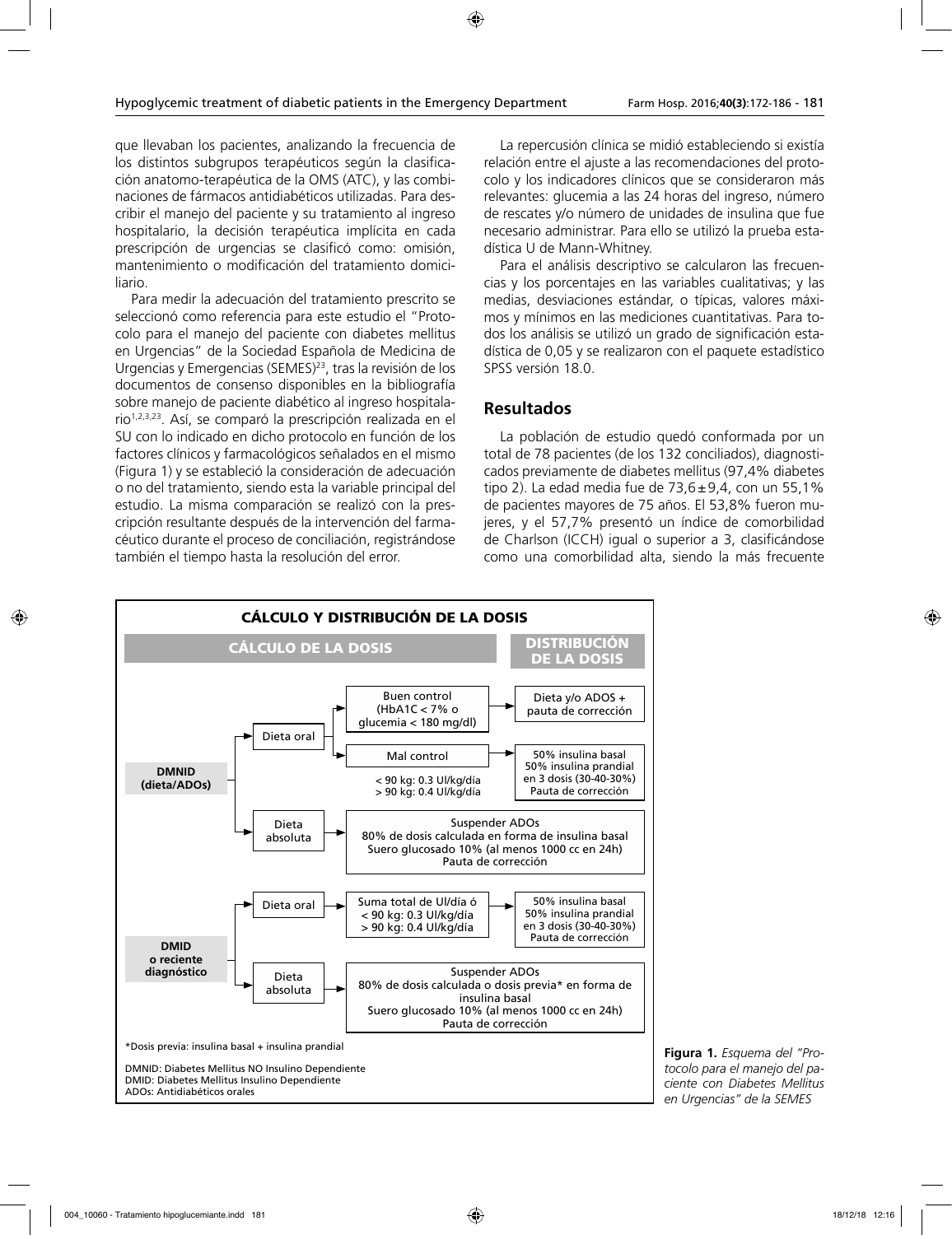la insuficiencia renal crónica (69,2%), seguida de la insuficiencia cardíaca (39,7%) y la enfermedad pulmonar crónica (33,3%). Los diagnósticos de ingreso más frecuentes estuvieron relacionados con el aparato cardiovascular (41%) y respiratorio (32%). La tabla 1 muestra las principales características de la población de estudio, así como del proceso de urgencias de estos pacientes.

Se registraron un total de 1003 prescripciones de medicamentos en el tratamiento domiciliario de los pacientes, que correspondían a 217 principios activos diferentes, con una media de  $12.9 \pm 4.1$  medicamentos por paciente. De ellos, 149 fueron antidiabéticos (14,9%), con una media de este tipo de fármacos por paciente de 1,9±0,8. El fármaco hipoglucemiante más frecuente fue la metformina, presente en el 56,4% de los pacientes (Tabla 2). El 64,1% de los pacientes estaban siendo tratados en su domicilio exclusivamente con antidiabéticos orales (ADOs), el 14,1% con insulinas y el 21,8% con una combinación de ADOs más insulina, tal y como muestra la tabla 3.

El grado de adecuación al protocolo de la SEMES de los tratamientos pautados por los urgenciólogos fue de un 16,7%. En ningún caso se mantuvo el tratamiento domiciliario al ingreso en la sala de observación del SU. Encontramos 7 pacientes a los que se les omitió el tratamiento hipoglucemiante (9%), 6 omisiones en pacientes en tratamiento domiciliario con ADOs y 1 omisión en paciente insulinizado, siendo la causa de dichas omisiones una HFT incompleta. Al resto de pacientes (91%) el tratamiento les fue modificado. Los tratamientos pautados en el SU se representan en la figura 2, siendo la mayoría pautas de rescate con insulina rápida (68%). Todos los pacientes con ADOs domiciliarios (salvo las omisiones) fueron tratados con una pauta correctora de

|                                          |                               | N(% )        | Media (DE) |
|------------------------------------------|-------------------------------|--------------|------------|
| Características demográficas             |                               |              |            |
| Sexo femenino                            |                               | 42 (53,8%)   |            |
| Edad media                               |                               |              | 73,6 (9,4) |
|                                          | 75 años o menos               | 35 (44,9%)   |            |
| Rango de edad                            | $>75$ años                    | 43 (55,1%)   |            |
| Características clínicas                 |                               |              |            |
|                                          | Ausencia de comorbilidad: 0-1 | 12 (15,4%)   |            |
| Grado de Comorbilidad*                   | Comorbilidad baja: 2          | 21 (29,9%)   |            |
|                                          | Comorbilidad alta: $\geq$ 3   | 45 (57,7%)   |            |
| ICCH** medio                             |                               |              | 2,7(1,48)  |
| Polimedicados                            |                               | 76 (97,4%)   |            |
| Número de medicamentos/paciente          |                               | 12,9(4,1)    |            |
| Características del proceso de urgencias |                               |              |            |
|                                          | Atención Primaria             | $9(11,5\%)$  |            |
| Procedencia pacientes                    | Emergencias (061 y otros)     | 33 (42,3%)   |            |
|                                          | Decisión Propia               | 36 (46,2%)   |            |
|                                          | Adjuntos                      | 60 (76,9%)   |            |
| Categoría del médico                     | Residentes                    | 14 (17,9%)   |            |
|                                          | Desconocido                   | $4(5,2\%)$   |            |
|                                          | 1                             | $8(10,3\%)$  |            |
|                                          | $\overline{2}$                | $11(14,1\%)$ |            |
| Nivel de triaje***                       | 3                             | 56 (71,8%)   |            |
|                                          | Sin Clasificar                | 3(3,8%)      |            |
|                                          | Mañana                        | 28 (35,9%)   |            |
| Franja horaria atención paciente****     | Tarde                         | 31 (39,7%)   |            |
|                                          | Noche                         | 19 (24,4%)   |            |

**Tabla 1.** *Descripción de la población de estudio (N=78 pacientes)*

\*Comorbilidades en la población de estudio según la clasificación utilizada para el cálculo del Índice de Charlson adaptado a partir de la propuesta de Romano, utilizándose los códigos de la CIE-9-MC.

\*\*ICCH: índice de comorbilidad de Charlson

\*\*\*Sistema Manchester (MST): 1: Atención inmediata (Rojo); 2: Muy urgente (Naranja), 3: Urgente (Amarillo); 4: Normal (Verde); 5: No urgente (Azul)

\*\*\*\* Franja horaria: Mañana 8:00-15:00 horas; Tarde 15:00-22:00 horas; Noche: 22:00-08:00 horas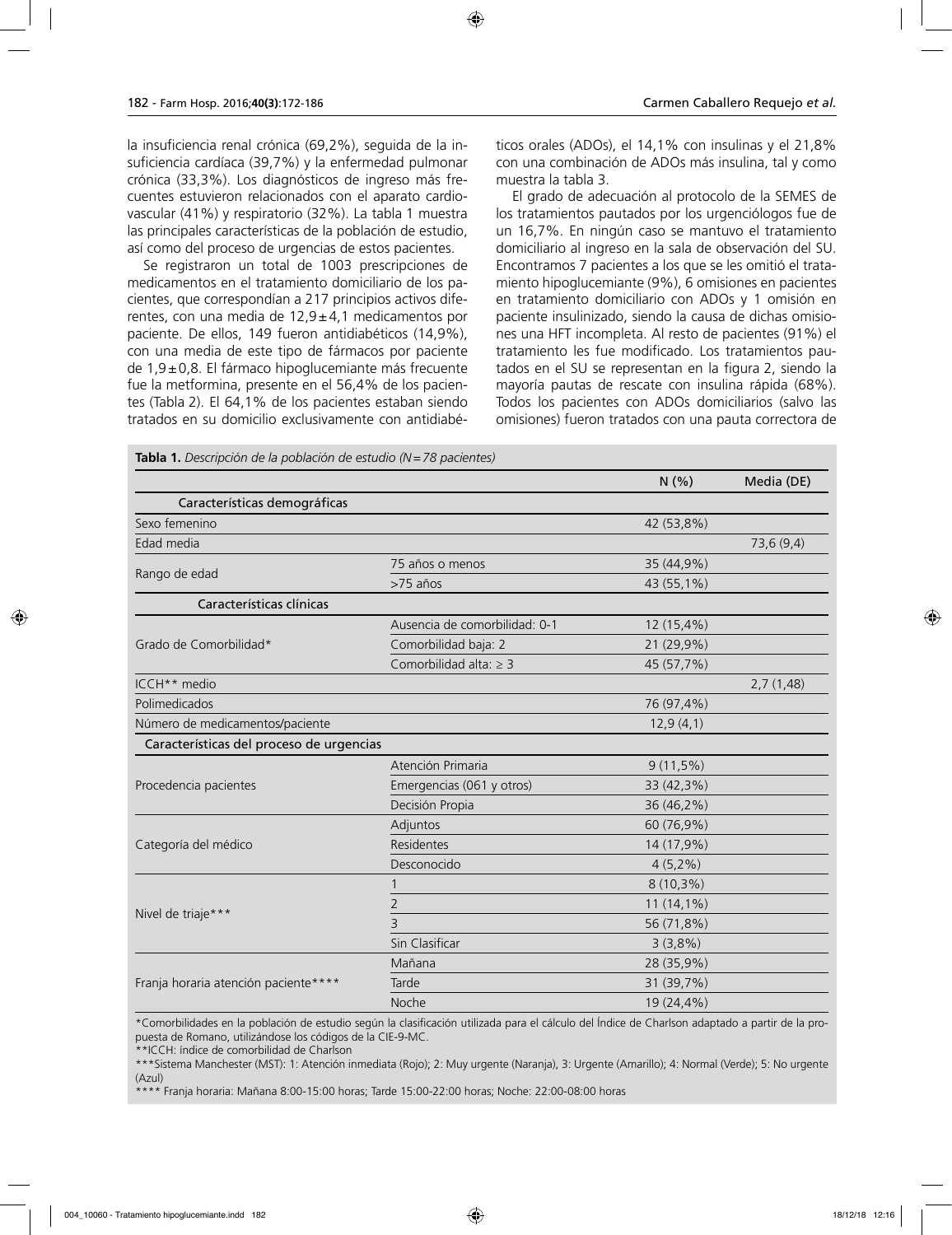**Tabla 2.** *Presencia de los distintos tipos de antidiabéticos en el tratamiento domiciliario de los pacientes incluidos en el estudio. Clasificación ATC Nivel 4 (Subgrupo Terapéutico farmacológico o químico)*

| Clasificación Nivel 4 ATC                                                         | <b>Medicamentos N</b><br>$(\% )$ |
|-----------------------------------------------------------------------------------|----------------------------------|
| (A10BA) Biguanidas (Metformina)                                                   | 44 (29.6%)                       |
| (A10BH) Inhibidores de la DPP-4                                                   | 25 (16.8%)                       |
| (A10BB) Derivados de las<br>sulfonilureas                                         | 13 (8.7%)                        |
| (A10BG) Tiazolidinedionas                                                         | $2(1.3\%)$                       |
| (A10BX) Otros fármacos<br>hipoglucemiantes excluyendo<br>insulinas                | 25 (16.8%)                       |
| Total Antidiabéticos orales                                                       | 109 (73.2%)                      |
| (A10AD) Combinaciones de insulinas<br>y análogos de acción intermedia y<br>rápida | 1(0.7%)                          |
| (A10AB) Insulinas y análogos de<br>acción rápida para inyección                   | 13 (8.7%)                        |
| (A10AE) Insulinas y análogos de<br>acción prolongada                              | 26 (17.4%)                       |
| <b>Total Insulinas</b>                                                            | 40 (26.8%)                       |
| Total antidiabéticos                                                              | 149 (100%)                       |

insulina rápida, mientras que de los 10 pacientes insulinizados que fueron tratados, en el 60% se estableció una insulina basal además de la pauta de rescate y en el 40% únicamente pauta de rescate. Por último en aquellos pacientes que estaban siendo tratados en casa con combinaciones de ADOs e insulinas, encontramos que a un 70,6% se les prescribió insulina basal además de la pauta de rescate, mientras que al 29,4%, pauta de rescate exclusivamente.

El farmacéutico de urgencias intervino en los 7 pacientes a los que se les omitió el tratamiento hipoglucemiante. La aceptación de la intervención fue del 85,7% (6 pacientes). Por otra parte recomendó un ajuste de dosis de insulina NPH en dos pacientes, que fueron aceptadas. El tiempo medio de resolución del error fue de  $21,1 \pm 12,8$ horas. El porcentaje de pacientes con omisiones de tratamiento antidiabético pasó del 9% al 1,3% tras la intervención de farmacéutico, aunque el ajuste al protocolo sólo mejoró en 3 pacientes: del 16,7% de adecuación en las prescripciones del urgenciólogo al 20,5% tras la intervención del farmacéutico de urgencias. La figura 3 representa el grado de adecuación al protocolo de la SEMES en función del tratamiento domiciliario, antes y después de la intervención del farmacéutico.

Se encontraron diferencias en los indicadores de relevancia clínica, pero en ningún caso fueron significativas. Así, los resultados en los pacientes cuyo tratamiento se ajustaba al protocolo de la SEMES y en los que no se ajustaba fueron respectivamente: glucemia a las 24 ho-



**Figura 2.** *Manejo de la terapia antidiabética en el Servicio de Urgencias (SU).*

ras del ingreso 138,3±49,5 mg/dL frente a 182,7±97,1 mg/dL (p=0,688); media de rescates con insulina lispro 1±1,6 versus 1,5±1,8 (p=0,293); número de unidades de insulina lispro administradas  $4.6 \pm 12.7$  UI frente a 6,65±11,3 UI (p=0,155). En 8 pacientes no se pudo consultar la glucemia a las 24h.

#### **Discusión**

La mayoría de pacientes incluidos en nuestro estudio estaban en tratamiento domiciliario con ADOs (85,9%), lo que supone que requerían una modificación de su tratamiento al ingreso, dada la generalizada contraindicación del uso de estos fármacos en los pacientes hospitalizados<sup>24,25</sup>. Se detectó una gran adhesión a la recomendación de suspender los ADOs, sin embargo el grado de adecuación global a las recomendaciones de consenso de las prescripciones realizadas en urgencias fue muy bajo (16,7% de los tratamientos), mejorando ligeramente tras la intervención del farmacéutico para la conciliación (20,5%). Principalmente se detectó un elevado porcentaje de prescripciones exclusivamente de pautas de rescate con insulina rápida (68% de los tratamientos prescritos). El farmacéutico evitó las omisiones pero tampoco realizó correctamente el ajuste del tratamiento en la mayor parte de los casos. El mayor grado de adecuación fue para los pacientes que estaban en tratamiento domiciliario con ADOs más insulinas (23,5%) y el menor para los que estaban en tratamiento sólo con insulinas (9%). Esta falta de adecuación se tradujo en una tendencia al aumento de la glucemia a las 24h del ingreso, así como del número y unidades de insulina de rescate, aunque los resultados de nuestro es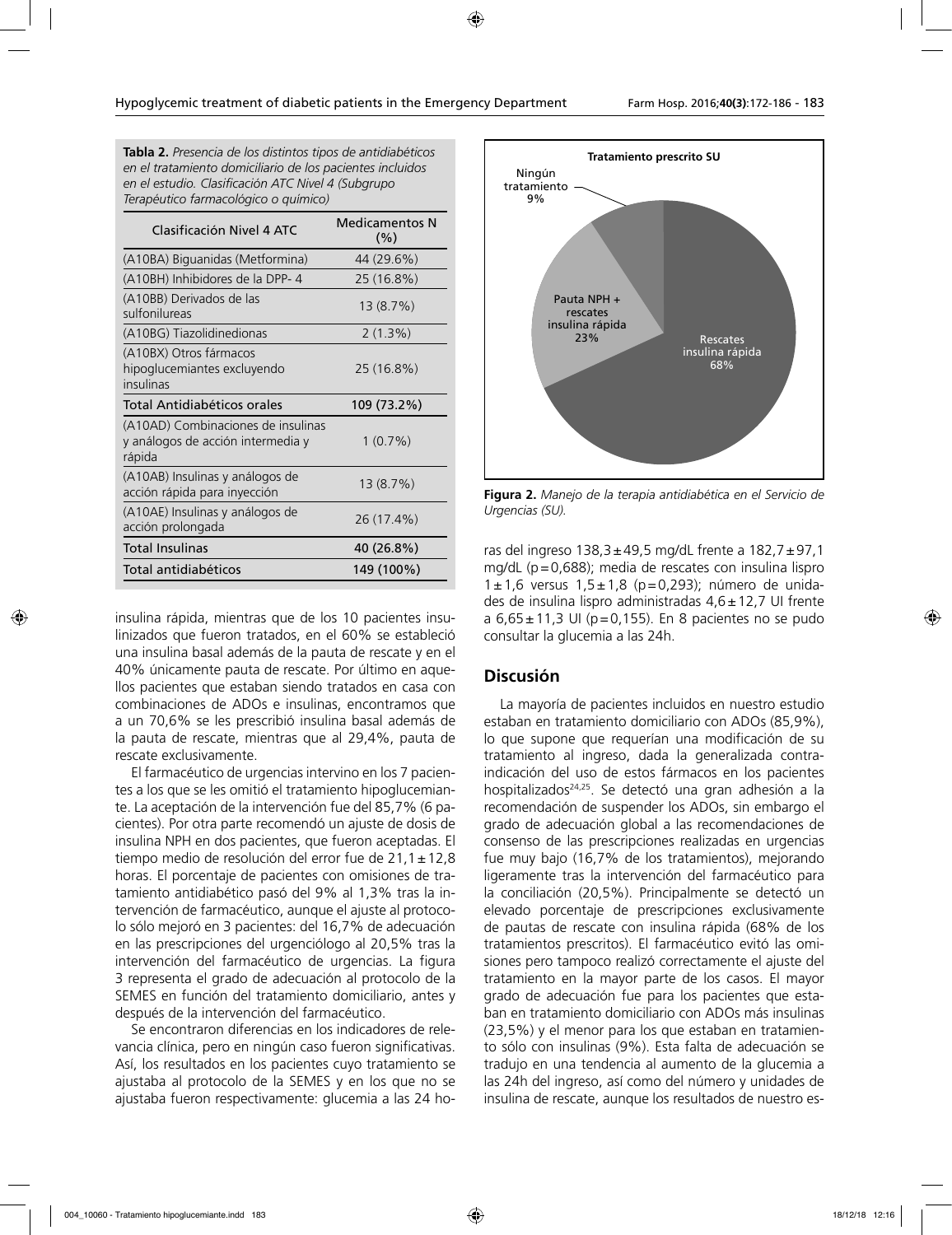**Tabla 3.** *Esquemas de tratamiento antidiabético domiciliario*

| 1ADO<br><b>Biguanidas</b><br>Glinidas<br>Inhibidores DDP-4<br>Sulfonilureas<br>2 ADO<br>Glinida + Biguanidas<br>Inhibidores DDP-4 + Biguanidas<br>Inhibidores DDP-4 + Sulfonilureas | 26 (33,3%)<br>11<br>7<br>5<br>3<br>16 (20,5%)<br>3<br>6 |
|-------------------------------------------------------------------------------------------------------------------------------------------------------------------------------------|---------------------------------------------------------|
|                                                                                                                                                                                     |                                                         |
|                                                                                                                                                                                     |                                                         |
|                                                                                                                                                                                     |                                                         |
|                                                                                                                                                                                     |                                                         |
|                                                                                                                                                                                     |                                                         |
|                                                                                                                                                                                     |                                                         |
|                                                                                                                                                                                     |                                                         |
|                                                                                                                                                                                     |                                                         |
|                                                                                                                                                                                     |                                                         |
| Biguanidas + Sulfonilureas                                                                                                                                                          | 5                                                       |
| Tiazolidinedionas + Glinidas                                                                                                                                                        |                                                         |
| 3 ADO                                                                                                                                                                               | $8(10,3\%)$                                             |
| Inhibidores DDP-4 + Biguanidas + Sulfonilureas                                                                                                                                      | 3                                                       |
| Inhibidores DDP-4 + Biguanidas + Glinidas                                                                                                                                           | 4                                                       |
| Inhibidores DDP-4 + Tiazolidinedionas +<br>Sulfonilureas                                                                                                                            |                                                         |
| <b>Total</b>                                                                                                                                                                        | 50 (64,1%)                                              |
| <b>Insulina</b>                                                                                                                                                                     | 3(3,8%)                                                 |
| Insulina de acción lenta                                                                                                                                                            | $\overline{2}$                                          |
| Insulina de acción rápida                                                                                                                                                           |                                                         |
| Combinación de insulinas                                                                                                                                                            | $8(10,3\%)$                                             |
| <b>Total</b>                                                                                                                                                                        | 11 (14,1%)                                              |
| Combinación de ADOs + Insulinas<br><b>PACIENTES CON ADOS + INSULINA</b>                                                                                                             | 17 (21,8%)                                              |
| <b>Total pacientes</b>                                                                                                                                                              | 78 (100%)                                               |
|                                                                                                                                                                                     |                                                         |

DDP-4: Dipeptidil peptidasa-4

tudio no resultaron significativos. En cuanto al elevado tiempo medio de resolución del error, se debe a que el horario de farmacéutico es exclusivamente de mañana mientras que el SU acoge pacientes en un horario continuado de 24h, pudiendo ocurrir que un paciente esté prácticamente 24h sin que el farmacéutico intervenga.

Más de la mitad de los pacientes fueron mayores de 75 años, con un notable grado de comorbilidad (57,7% de ICCH mayor de 3) y con un elevado número de fármacos domiciliarios por paciente  $(12,9 \pm 4,1)$ . Esto se debe fundamentalmente a los propios criterios de inclusión del procedimiento de conciliación (mayores de 65 años, polimedicados, pluripatológicos), con el que se pretendía dirigir esta observación a un grupo de población con mayor riesgo de tener un error en la conciliación terapéutica26. Una correcta conciliación es esencial a la hora de pautar un tratamiento antidiabético al ingreso, ya que se debe tener en cuenta el tratamiento previo del paciente, si está insulinizado o no, el tipo y número de unidades de insulina que se administra diariamente o si esta tratado con ADOs. La insulina es uno de los fármacos más asociados a error de medicación en el paciente ingresado27.

Comparando nuestro estudio con el realizado por Bernard et al. en un SU<sup>13</sup> encontramos en éste medias de edad más bajas (55 años), y una proporción de pacientes insulinizados en domicilio más alta que en nuestro estudio (56-62% versus 35,9%). Esto se corresponde con la diferencia de edad y, por tanto, con una mayor prevalencia de diabetes tipo 2 en nuestros pacientes, cuyo tratamiento de elección son los ADOs antes que las insulinas. Discrepamos también con el mismo estudio en cuanto al manejo del tratamiento antidiabético al ingreso. Así, observaron que en el grupo control, tan sólo el 54% de los pacientes fueron tratados con insulina, mientras que en nuestro estudio el 91% de los pacientes fueron insulinizados. También podemos observar que el 9% de los pacientes mantienen los ADOs, mientras que en nuestro estudio se les retiraron al 100%, siendo esta, como se ha señalado antes, la recomendación del protocolo de la SEMES que se cumplió en su totalidad. En contraposición, una de las desviaciones más importantes en cuanto al ajuste a las recomendaciones fue el elevado porcentaje de prescripciones de pauta de rescate con insulina rápida (68%) exclusivamente, estando esta únicamente indicada cuando el paciente toma ADOs como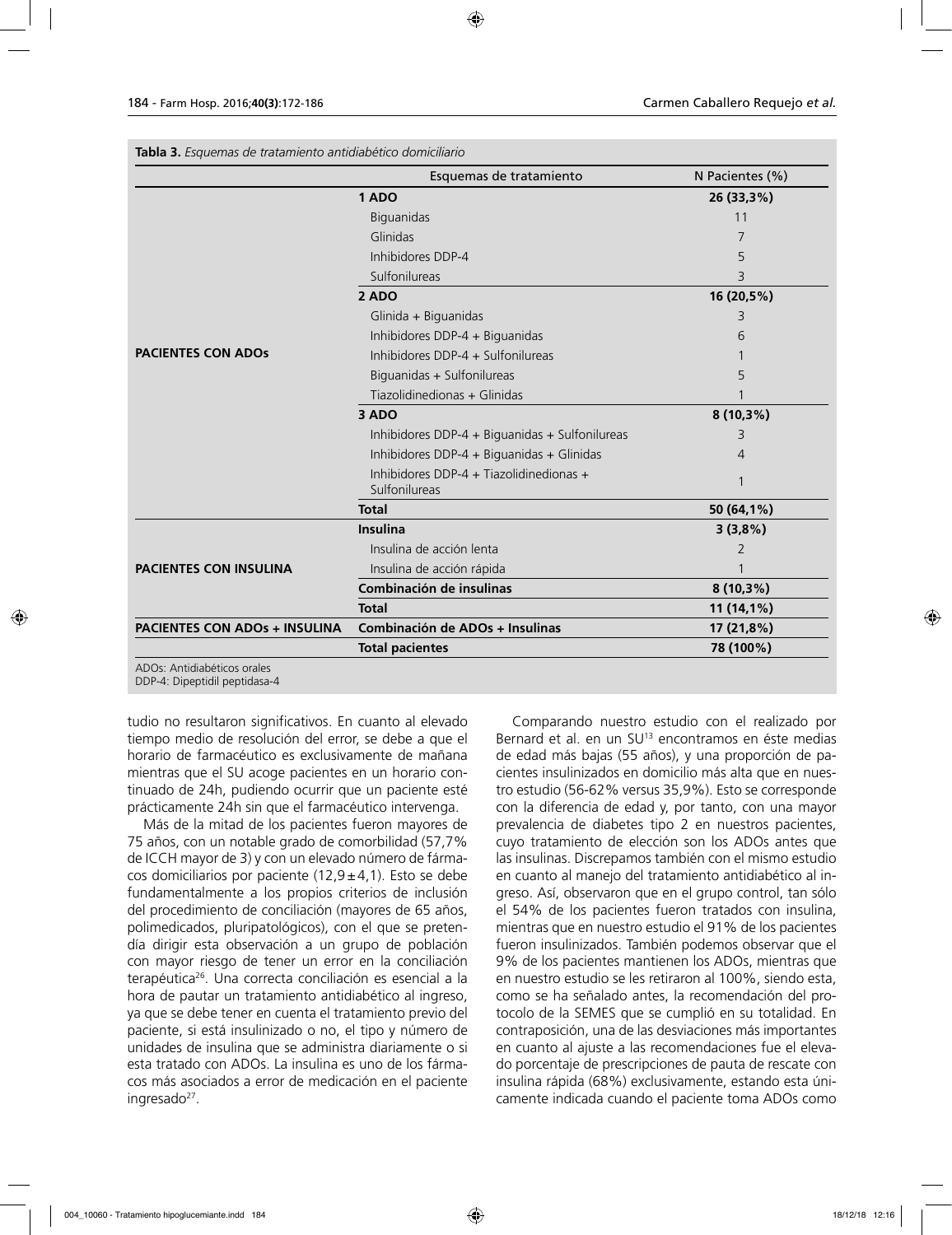

**Figura 3.** *Adecuación del tratamiento antidiabético pautado en el Servicio de Urgencias al protocolo de la SEMES en función del tratamiento domiciliario*

tratamiento crónico, se encuentra estable clínicamente al ingreso (glucemia inferior a 180 mg/dl o HbA1c<7%) y tiene pautada dieta oral. Estos resultados van el línea con los estudios realizados en paciente diabético hospitalizado, objetivándose un abuso de las pautas de rescate con insulina rápida como único tratamiento hipoglucemiante2,21,28,29.

En cuanto a la evaluación de la repercusión clínica en función de la adecuación al protocolo, encontramos limitaciones en nuestro estudio por la posible pérdida de datos: el diseño retrospectivo conlleva la posibilidad de que no todos los registros de insulina de rescate administrada estuvieran completos y que en algunos pacientes no se pudiera consultar la glucemia a las 24h, aunque se realizó una estimación con los datos disponibles. Se encontró, en primer lugar, que los pacientes en los que no se pautó un tratamiento ajustado al protocolo existía una tendencia a tener mayor número de rescates con insulina lispro, con más unidades administradas, y unos valores de glucemia a las 24 horas del ingreso en el SU mayores que en el grupo que sí se ajustó al protocolo, aunque sin diferencias estadísticamente significativas, probablemente debido al reducido tamaño de muestra. Sin embargo, estudios similares al nuestro, demuestran que los pacientes en los que se realiza un tratamiento intensivo y protocolizado tienen valores de glucemia más bajos que el grupo control<sup>13,30</sup>.

La principal limitación de este estudio es su carácter observacional, enmarcado en un proceso de conciliación de pacientes de riesgo. La carencia de una aleatorización de pacientes para su inclusión, así como un cálculo del tamaño de muestra necesario previo a la realización del estudio resta validez externa y limita la aplicación de los resultados del estudio. Sin embargo, consideramos adecuada la selección del SU para la realización del estudio, ya que es la principal puerta de entrada de los

enfermos al hospital y, en términos de farmacoterapia, estos servicios se caracterizan por ser receptores y generadores de iatrogenia medicamentosa. Además, la gran prevalencia de pacientes diabéticos en los seleccionados para la conciliación (el 59% de los pacientes conciliados eran diabéticos) justifica el estudio de este grupo de pacientes en profundidad, particularmente teniendo en cuenta la consideración de todos los fármacos antidiabéticos como Medicamentos de Alto Riesgo. Especial relevancia cobra el papel del profesional farmacéutico en la correcta realización de la HFT, puesto que el tratamiento hipoglucemiante indicado durante el ingreso está condicionado por el tratamiento previo del paciente que es imprescindible conocer con exactitud.

Finalmente, la evidencia de la falta de adherencia a las recomendaciones, tanto por parte de los urgenciólogos como del farmacéutico de urgencias en nuestro hospital, nos ha impulsado a la puesta en marcha de un programa de formación y debate entre los distintos profesionales implicados en el manejo de este tipo de fármacos al ingreso hospitalario. En nuestra opinión, serían necesarios también, estudios dirigidos a validar los beneficios de la adherencia a los nuevos protocolos de consenso en los pacientes que ingresan en nuestros hospitales que permitan extraer y generalizar las conclusiones.

Los autores declaran no tener ningún conflicto de intereses.

#### **Bibliografía**

- 1. American Diabetes Association. Standards of Medical Care in Diabetes 2015. Diabetes Care. 2015; 38(Suppl 1).
- 2. Pérez Pérez A, Conthe Gutiérrez P, Aguilar Diosdado M, Bertomeu Martínez V, Galdos Anuncibay P, García de Casasola G, et al. Tratamiento de la hiperglucemia en el hospital. Med Clin (Barc). 2009;132(12):465-75.